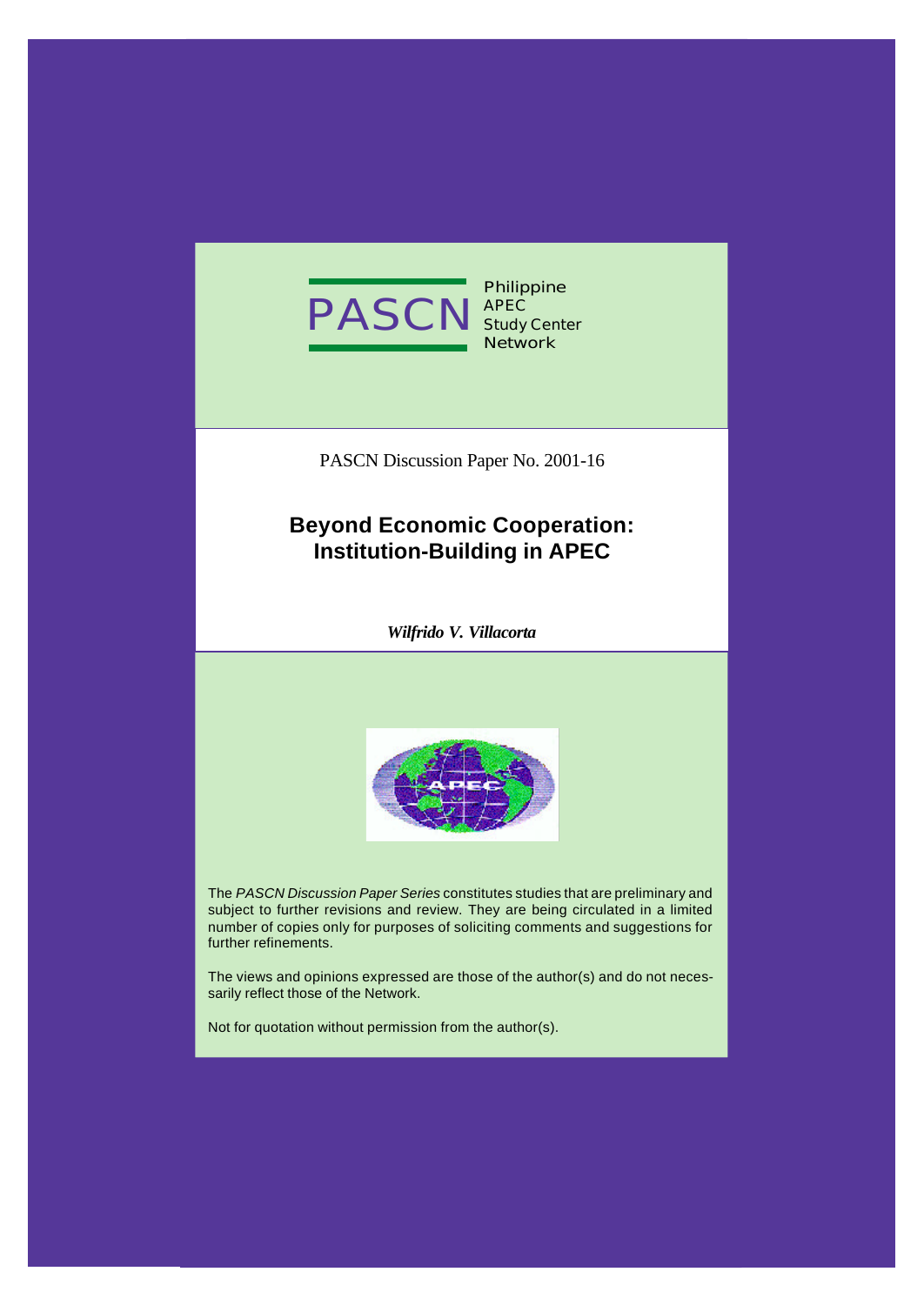

**PHILIPPINE** S TUDY C ENTER **NETWORK** 

PASCN Discussion Paper No. 2001-16

## **Beyond Economic Cooperation: Institution-Building in APEC**

*Wilfrido V. Villacorta* Yuchengco Center for East Asia

December 2001

The *PASCN Discussion Paper Series* constitutes studies that are preliminary and subject to further revisions and review. They are being circulated in a limited number of copies only for purposes of soliciting comments and suggestions for further refinements.

The views and opinions expressed are those of the author(s) and do not necessarily reflect those of the Network.

Not for quotation without permission from the author(s).

For comments, suggestions or further inquiries, please contact:

**The PASCN Secretariat** Philippine Institute for Development Studies NEDA sa Makati Building, 106 Amorsolo Street Legaspi Village, Makati City, Philippines Tel. Nos. 893-9588 and 892-5817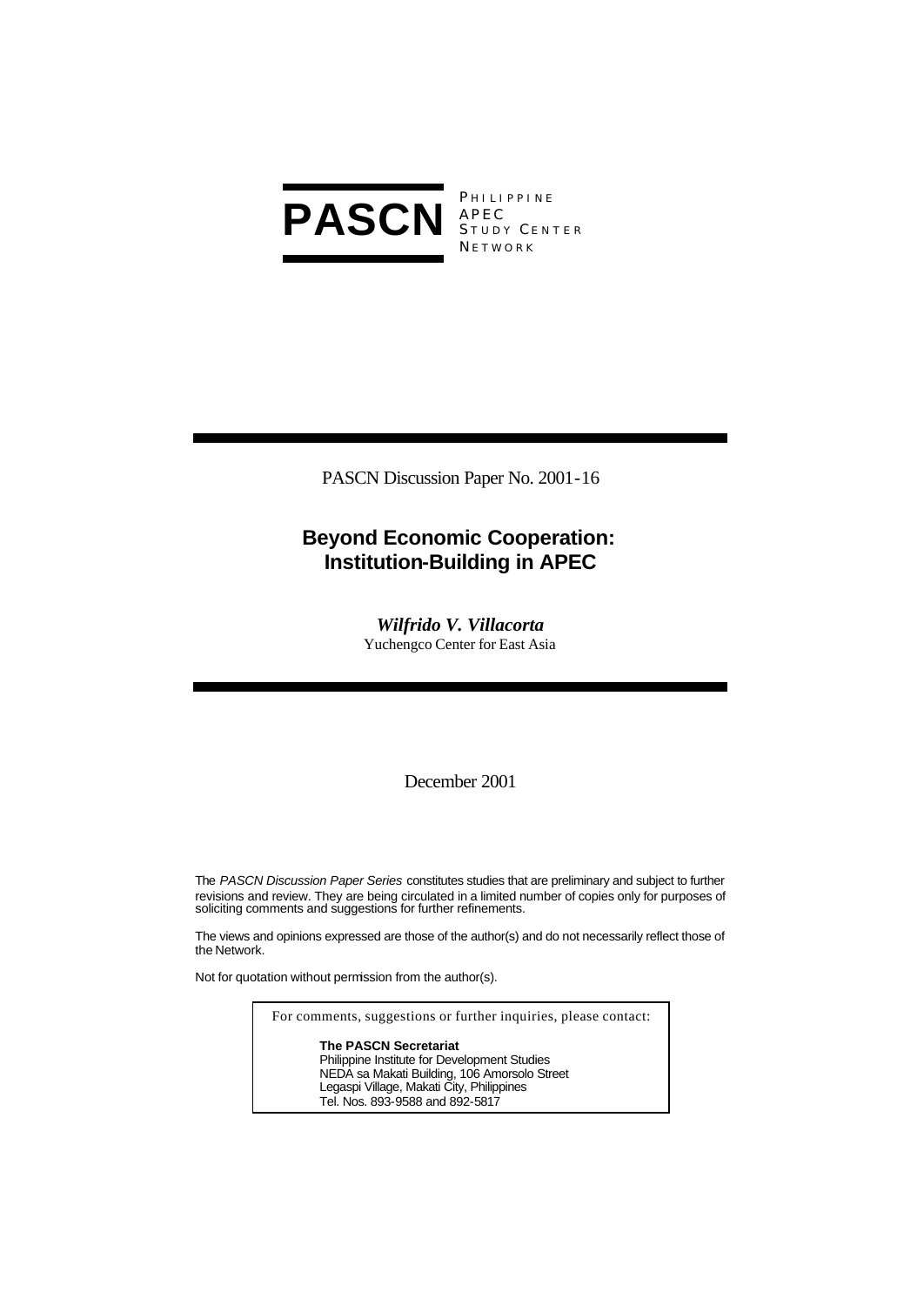#### **Beyond Economic Cooperation: Institution-Building in APEC**

## **WILFRIDO V. VILLACORTA**

*De La Salle University*

#### **INTRODUCTION**

l

The Asia-Pacific Economic Cooperation (APEC) has the objective of pursuing four areas of cooperation: information sharing, trade and investment facilitation, trade and investment liberalization, and economic and technical cooperation. As it realizes its objective, the economic association has to go through the political and legal processes of consolidation.

Stimulated by the need to review and analyze its organizational growth, the "Coalition Building and APEC" project was initiated by four member-universities of the Philippine APEC Study Center Network: De La Salle University, Ateneo de Manila University, University of Asia and the Pacific, and the University of the Philippines. Two economists, three political scientists and two law professors collaborated to present the inter-regional linkages of APEC and the Philippine APEC commitments, from the perspectives of political economy, international relations and international law.

This collection of papers discusses the future direction of APEC as a trade and investment regime by addressing two specific issues: the future of the organization in terms of its institutional forms as well as the future of the liberalization agenda in the Philippines. The first four papers examine the costs and benefits of evolving more formal structures, with rule-based orientation and more formal mechanisms. They begin with the view that the need for formal institutions is certainly increasing as economic integration generates its own necessary frictions. However, the notion of "open regionalism" and the desire of APEC's founders to avoid over-bureaucratization has served to retard the process of formalization. Informal structures that are norms-based and consensual have their obvious benefits in terms of flexibility and maneuverability, but they present certain problems that require fresh approaches. Foremost among them is the legal conundrum within APEC. The agreements made by member economies are not legally binding treaties, but compliance is expected based on the principles of fair play and estoppel. This vague status of the commitments invites controversy in the event that disputes arise.

Nevertheless, APEC serves a very useful purpose in the international community because it serves as a gauge for evaluating the true stance of member-economies on major economic issues. Their articulated positions are reliable signals, having been generated in an atmosphere of consensus and voluntarism. APEC includes some of the most powerful countries in the world. Whatever the temper of negotiations that take place

The author wishes to acknowledge the Philippine APEC Study Center Network (PASCN) for funding this integrative report, which is Chapter One of the book, "*Coalition-Building and APEC,*" of which I am the editor.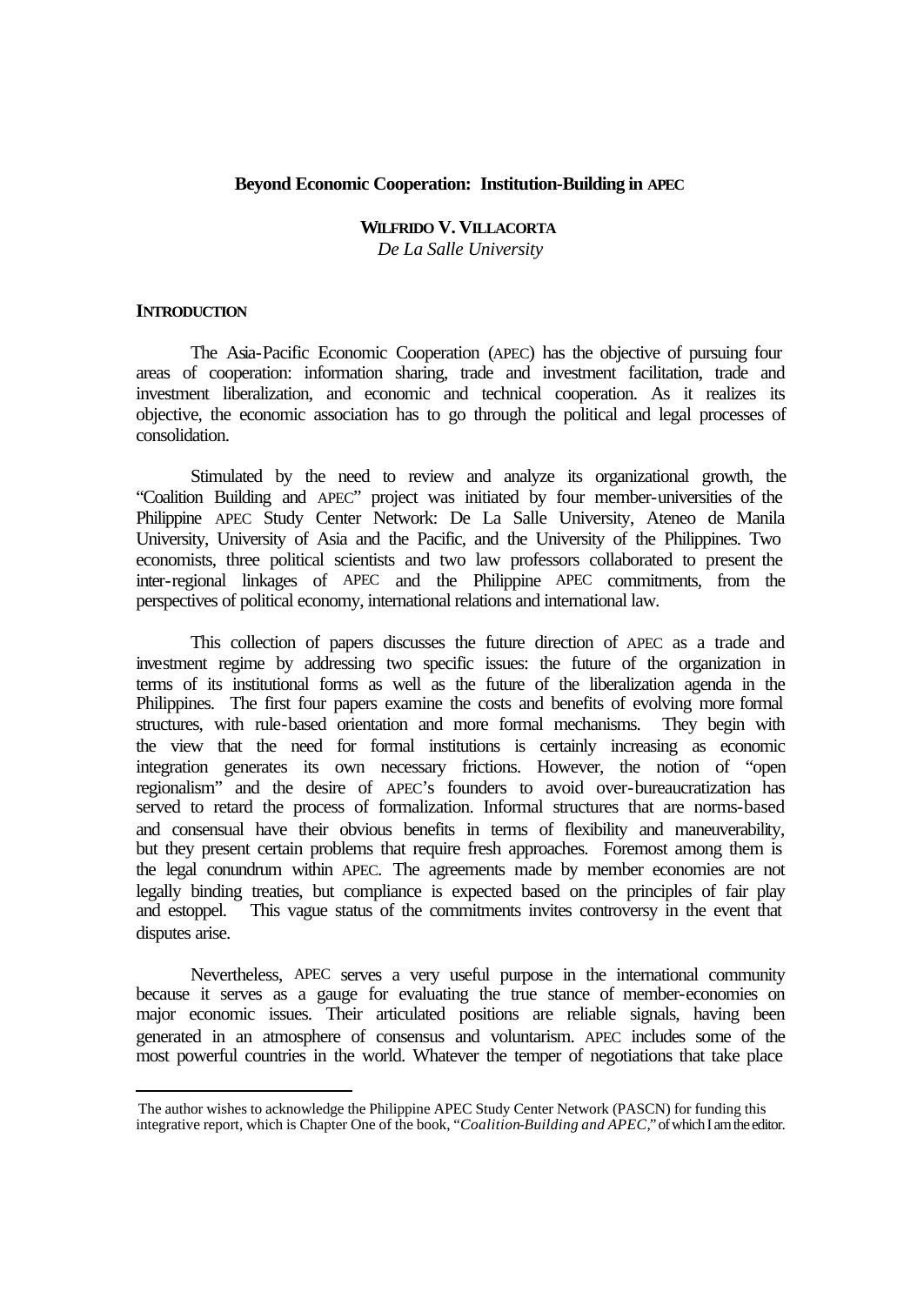within APEC could significantly determine the outcome of multilateral trade negotiations in the World Trade Organization. This referencing are undeniably crucial in a world where the liberalization agenda has suffered a number of obstacles.

## **POLITICAL ISSUES IN APEC'S DEVELOPMENT**

### *APEC as an Institution*

The first part of the book contains two studies on the political process of APEC's development as an organization. In Chapter 2, John Lawrence Avila compares the regional agendas of APEC and ASEM (Asia-Europe Meeting) and Malcolm Cook in Chapter 3 examines the effectiveness of ASEAN (Association of Southeast Asian Nations) as a collective action group within APEC. Both works provide extensive discussions of the theories that help in understanding the character of APEC in comparison to the ASEAN and ASEM.

In examining the different theories of institutionalization, Avila points out that the rationalist and liberal schools assume the maximizing and utilitarian behaviors of rational international actors. They are state-centered perspectives based on the interplay of interests. On the other hand, the cognitive school of thought recognizes the evolution of collective values and beliefs derived from common experiences within an organization. These experiences foster a social learning process that generates consensual appreciation of the benefits of interdependence.

Avila observes that APEC is still in the formative phase of institution-building. He attributes its deliberately cautious pace of development to the caveat of the Eminent Persons Group against APEC's "over-institutionalization and over-bureaucratization." Founded on the concept of open regionalism, the association is meant to be a loose form of cooperation that does not aspire for a definite organizational form. Over the past 10 years, it has acquired some elements of an institutional framework: a sense of common principles, objectives and an organizational structure.

But because APEC is not a rule-making and rule-enforcing body, decision-making has to be made by consensus at all levels of the organization. Moreover, the rotating mode of leadership does not make for institutional continuity. Avila concludes that the current institutional form is state-centered, without a strong consensus on shared values and interests.

The Asia Europe Meeting (ASEM) is an even looser and more informal association, being more of a network and a forum for dialogue. Founded on the idea of "open continentalism," it has no secretariat or permanent structures. ASEM does not intend to become a regional trade regime, but has a broader agenda that includes political and security dialogue and joint projects in science, education, culture and environment.

According to Avila, the asymmetry in the decision-making processes in Europe and Asia bears on agenda-setting in ASEM. While the European Union has a highly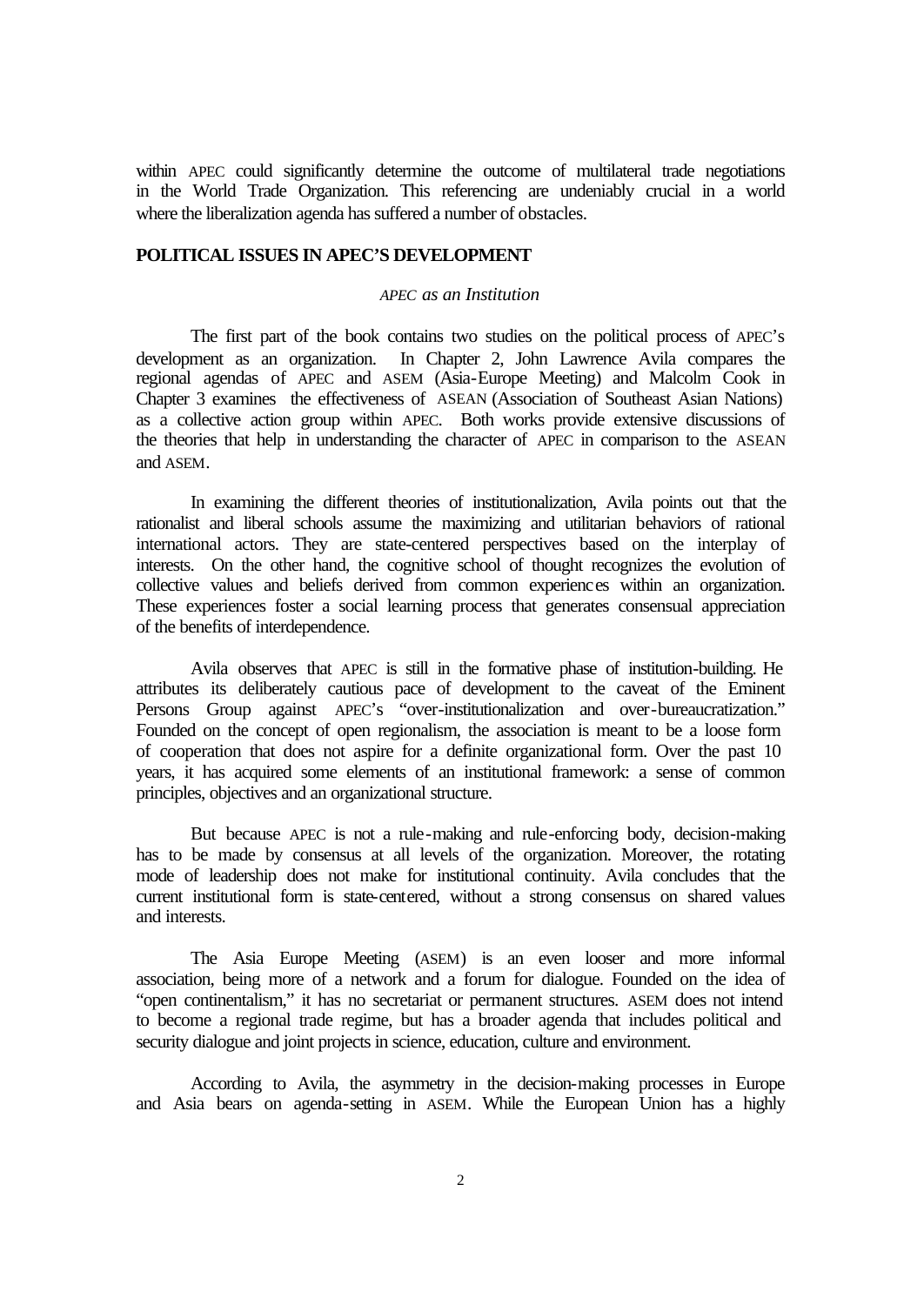institutionalized mechanism for internal coordination, the Asian members of ASEM cannot rely on a single organization for the purpose of policy coordination.

He suggests that "both APEC and ASEM were attempts at engaging major powers in an institutional framework." One reason for establishing APEC was to keep the United States engaged in the region militarily and economically. Similarly, ASEM aims at balancing relationships with the US and ensure that East Asian and European voices can be used to reinforce continued liberalization in the multilateral trading system.

Avila concludes that both APEC and ASEM have contributed to the development of a regional identity. "The emphasis on process rather than formal institutions in both APEC and ASEM facilitates social learning in its evolutionary approach to institutionalization and can promote mutual understanding, especially on sensitive issues." He agrees with Andrew Elek (1994) that the style of cooperation in APEC and ASEM has its foundation in the ASEAN model. This approach requires conflict avoidance, consensus decision-making, non-intervention in the internal affairs of other states, and the formal equality of memberstates. An exception to this approach is the European insistence in including the Myanmar issue in the agenda of ASEM.

Avila finds that the "institutional vagueness" of the two organizations has its benefits. It allows for more flexibility and room for maneuver, allowing for the application of national prerogatives and preserving the decision-making sovereignty of members.

### *ASEAN in APEC*

For his part, Cook provides an exhaustive analysis of the formal bargaining and collective action theories as well as the theories of regionalization and regimes. He defines "economic region" as "an area within which geographical proximity and other factors, such as cultural similarity, historical closeness and depth of relations, harmonization of relevant state policies, lower both the objective and subjective transaction costs of economic relations among the regional actors, resulting in a high level of inter-actor economic activity." On the other hand, an "economic regime" is "a group of economic actors, or their representatives, that deliberately come together to organize their existing and future relations in a more predictable way through the adoption of rules and universal customs (*i.e.,* the actions of actors define the regime, making it fundamentally different from an economic region)."

Cook regards ASEAN as a collective action group within APEC. As such, it remains in APEC for as long as it suits the interests of its member-states and APEC can deliver benefits that ASEAN as an organization cannot provide.

He describes the two organizations as having bureaucratic fora where personnel from each member-state's relevant bureaucratic bodies meet to negotiate with each other, and political fora where their political leaders also negotiate. There are likewise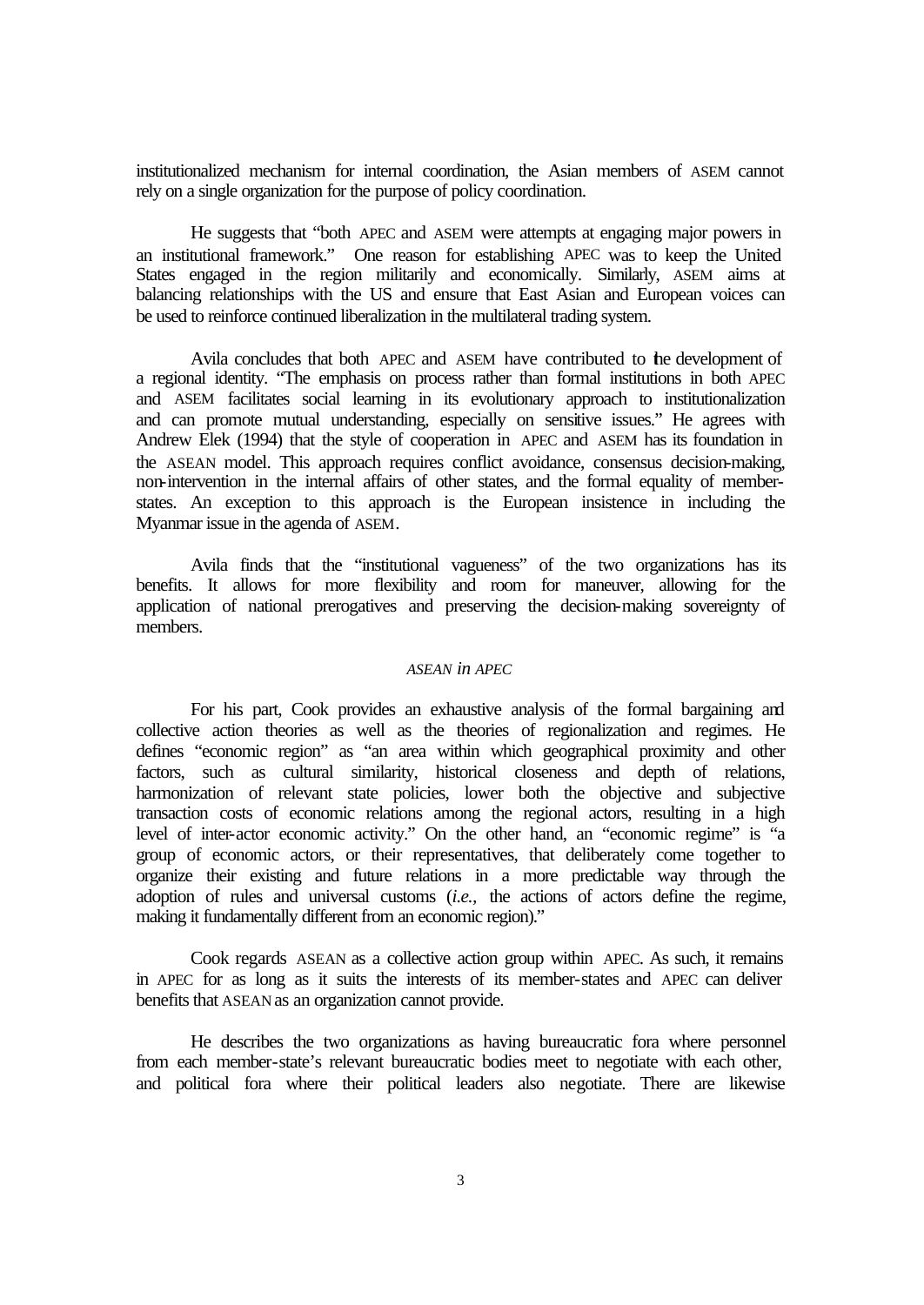institutionalized channels of communication for non-state groups with national or international interests.

Cook also observes that states' preference for developing regional trading areas over multilateral institutions of a global nature is because "geographical proximity (often paralleled by cultural proximity) substantially lessens the cognitive barriers to the organization of such mechanisms/regimes." He notes that given the coordination and collaboration problems of multilateral institutions, regional institutions are an important aid to multilateralism, as they facilitate the formation of collective action groups for multilateral bargaining.

Both Cook and Avila alluded to the utility of "institutional nesting," which was advanced by Vinod Aggarwal (1994, 1998). This takes place when issue-specific arrangements in lower-level regimes are brought into conformity with the principles and processes of broader multilateral institutions. The absence of institutional nesting would make comprehensive self-regulation a necessity and would increase the chances of friction within a regional grouping. Cook considers the ASEAN regime as partially "nested" within APEC, which in turn is seen to be "nested" within the World Trade Organization (WTO).

Cook found that ASEAN has been used as a blueprint for APEC, because many of the structural impacts of the ASEAN regime structure on intra-regime negotiations have been transferred to APEC.

He asserts that the commonality of interests among ASEAN states and market actors vis-à-vis their relations with extra-regional actors is enhanced by the lack of substantial growth in intra-regional trade and the growing integration of domestic markets with extra-regional economies. Cook concludes that while the economic trends in APEC strengthen its definition as an economic region and weaken the same definition for the ASEAN region, the same powerful forces support the ASEAN member-states as a collective action group within APEC.

Cook's examination of the record of ASEAN as a collective action group within APEC links its achievements to the ability of the more vocal member-states of ASEAN to seek out alliances with like-minded non-ASEAN East Asian states, especially China.

There were occasions, however, when the ASEAN was unable to harness all of its member-states' support for its stated ASEAN interests. For instance, Singapore joined the U.S. call at Bogor for free trade by all states within the APEC region by 2010. Indonesia also supported this position initially, but was strongly criticized by Malaysia.

Moreover, the depth and spread of ASEAN's institutionalization, according to Cook, hinder the full participation of ASEAN member-states in the APEC regime and as a member of the collective action group within it. He notes that "the institutionalization of ASEAN has become very dense with over 200 inter-state meetings a year, which stretch the state capacities of its member states to begin with."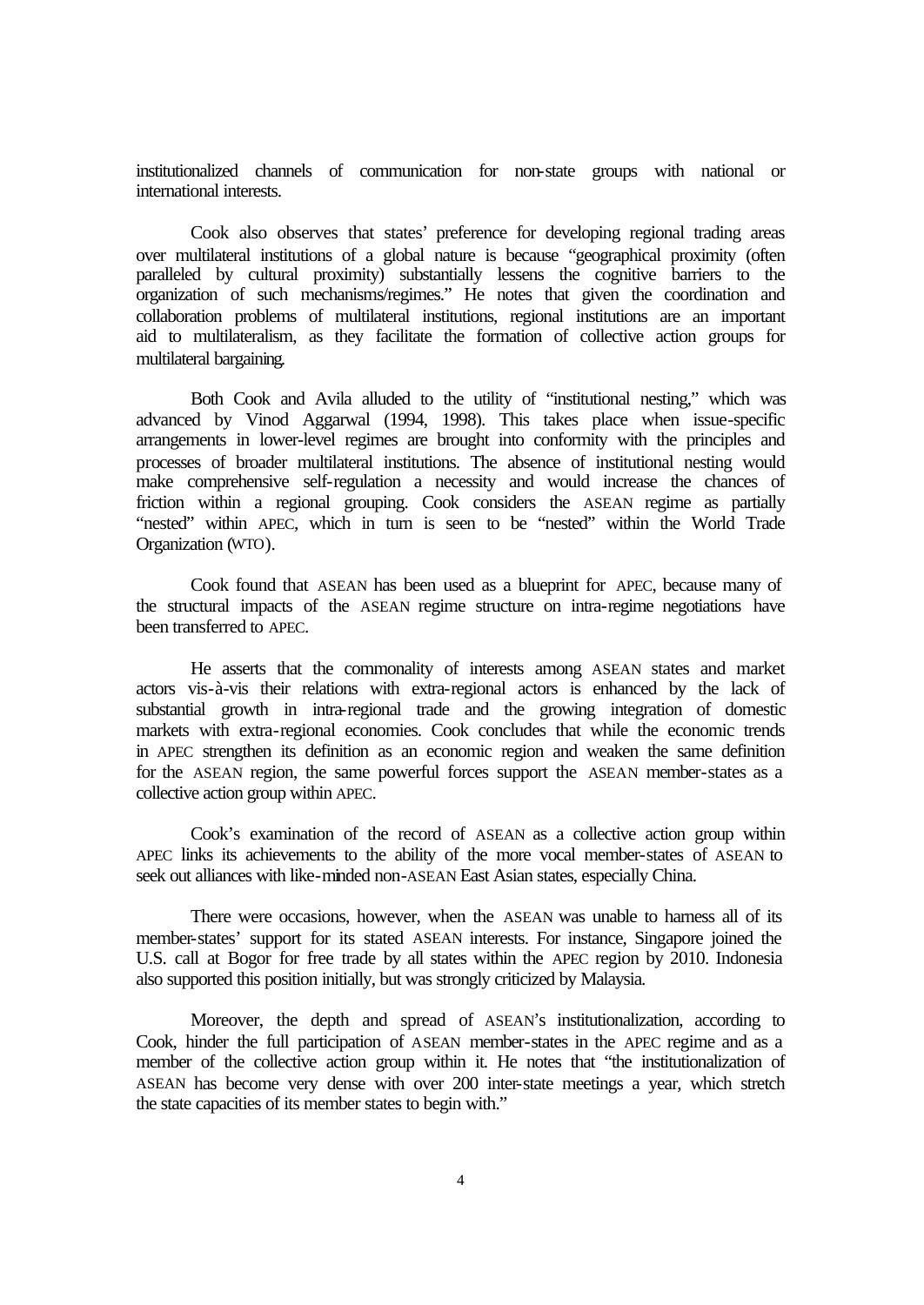APEC membership has advanced ASEAN interest in terms of linkages to extramural organizations and states. According to Cook, the most noticeable benefit was the ASEAN-initiated creation of ASEM, which was officially inaugurated in 1996. He contends that "the tying of the ASEAN regime with the EU, China, Japan and South Korea, when combined with ASEAN's links with APEC, means that the ASEAN regime is now a nexus that links its member states to all extra-regional actors, and which ASEAN was instrumental in shaping."

#### **LEGAL ISSUES WITHIN APEC**

Chapter 4 of this book deals with the legal dimension of APEC. Sedfrey Candelaria's paper delineates the characterization of APEC and the Individual Action Plans in international law. It also probes into the legal nature of APEC commitments -- are they treaties that are legally binding, having created rights and obligations for the member-economies?

## *Is APEC a Treaty?*

Candelaria concludes that the commitments enunciated under the APEC declarations are not legally binding treaties. The declarations have neither been ratified under international law nor is there any judicial pronouncement concerning the legal nature of such agreements. There has also been no registration of the agreements with the United Nations.

Furthermore, the language of the declarations does not indicate the creation of legal rights and obligations among the parties. The aspirations and policies are broad, and the actions taken are unilateral and voluntary. The APEC commitments may be considered as "non-legal soft law."

At best, Candelaria believes that the APEC declarations may be regarded as agreements within the larger framework of the WTO. They reflect the principles of the global trading system: non-discrimination, market access, fair competition, reciprocity, the encouragement of development, and economic reform.

But while the APEC commitments are not governed by international law, they have some legal consequences. According to Candelaria, they may be considered as official acts of states and as evidence of the positions taken by states. The non-legal commitments nonetheless generate an expectation of, and reliance upon, compliance by the parties.

Despite their political nature, commitments made by APEC member-economies are binding based on the principles of fair play and estoppel. They may not, therefore, be ignored.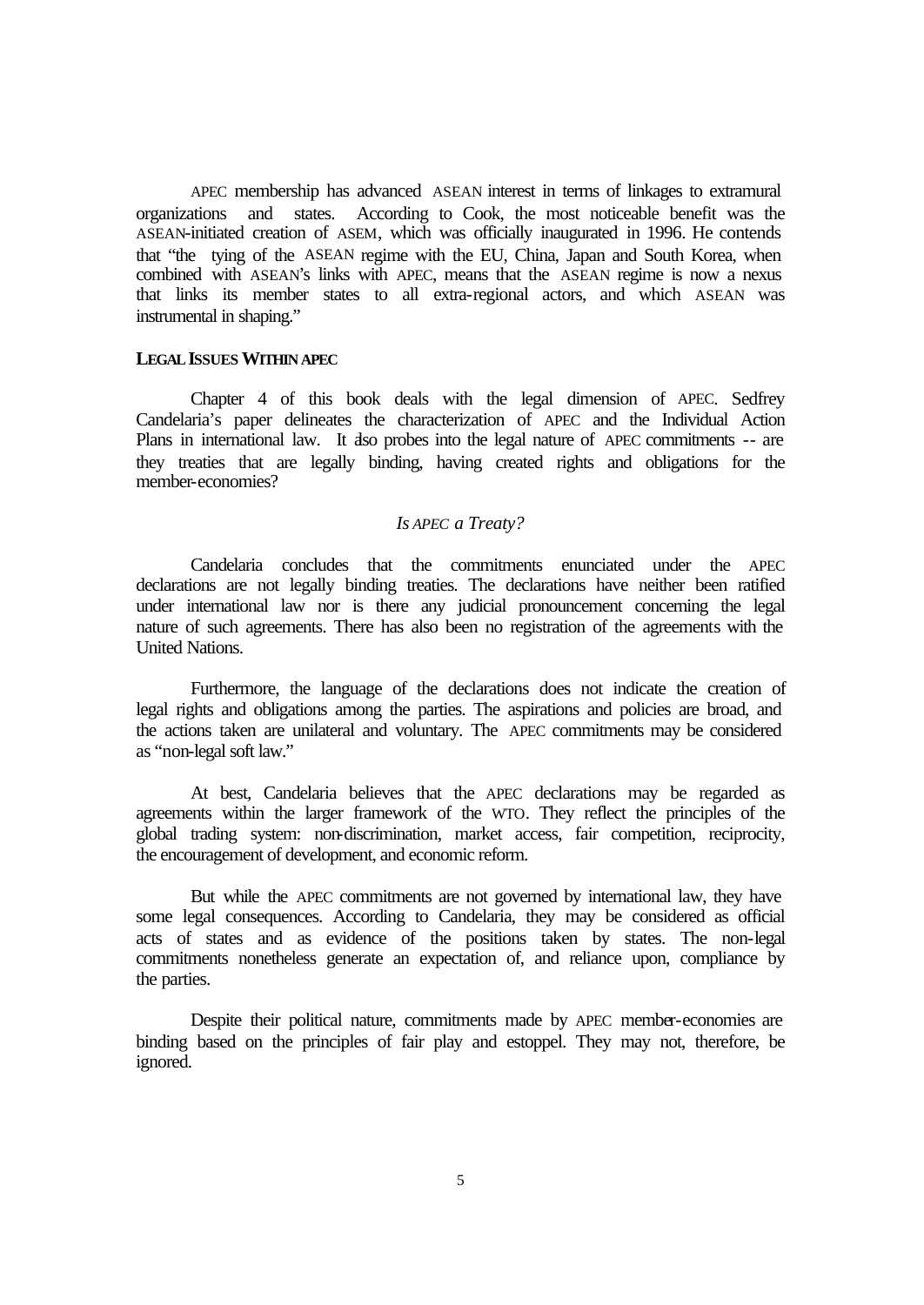At present, there is still no effective mechanism for the resolution of controversies. However, APEC members, which are also WTO members, may resolve their trade disputes through the WTO dispute settlement mechanism.

## *Are Philippine Commitments Binding?*

The Philippines' Individual Action Plan, which focused on greater market access through low tariffs, reduced cost of business, and stronger economic and technical cooperation, was a voluntary submission. Candelaria concludes that the obligations assumed by the Philippines under APEC in general and under the IAP have legal effects under the Philippine municipal law.

Article II, Section 2 of the present Constitution provides that "the Philippines...adopts the generally accepted principles of international law as part of the law of the land..." Since the WTO commitments of the Philippines are legally binding upon it, Candelaria asserts that APEC obligations are likewise binding upon the Philippines. The reason that he offers is because APEC "is a regional arrangement which supplements and complements the multilateral trading system."

Moreover, he underscores the fact that no less than the President of the Philippines made the declarations about his country's commitments and that there was subsequent legislation enacted by the Philippine Congress to fulfill such undertaking. Finally, the country's hosting of the 1996 APEC Summit, reinforces its acquiescence to the binding effects of its declared commitments.

### *Dispute Settlement*

In Chapter 6, Maria Lourdes Sereno reviews the different modes of dispute settlement as they relate to the formulation of a Philippine position on resolving trade and investment issues in APEC. Like Candelaria, she believes that APEC obligations belong to the area of "soft law." There is no certainty on the enforceability of Individual Action Plans nor the manner in which member-economies can be individually made accountable for the accomplishment of individual targets. Sereno avers that APEC neither establishes any rule nor imposes any obligatory behavior in the legal sense. According to her, it will be the collective force of all the APEC member-economies that will compel individual members to comply with APEC targets.

Furthermore, the nature of tariff liberalization commitments is not rigid, because of the member-economies' reluctance to bind themselves to any further liberalization targets. Sereno notes that there is no consensus towards the establishment of a formal structure for dispute settlement in the association. She asserts that the dynamism of APEC lies in the agenda of setting the pace for WTO negotiations by advancing liberal trade targets. She bases this claim on the assumption that "if the individual APEC countries are more radical in their offers than what they set out in the last Uruguay Round, the extent of the liberality of the new offers will determine the pace of the WTO negotiations."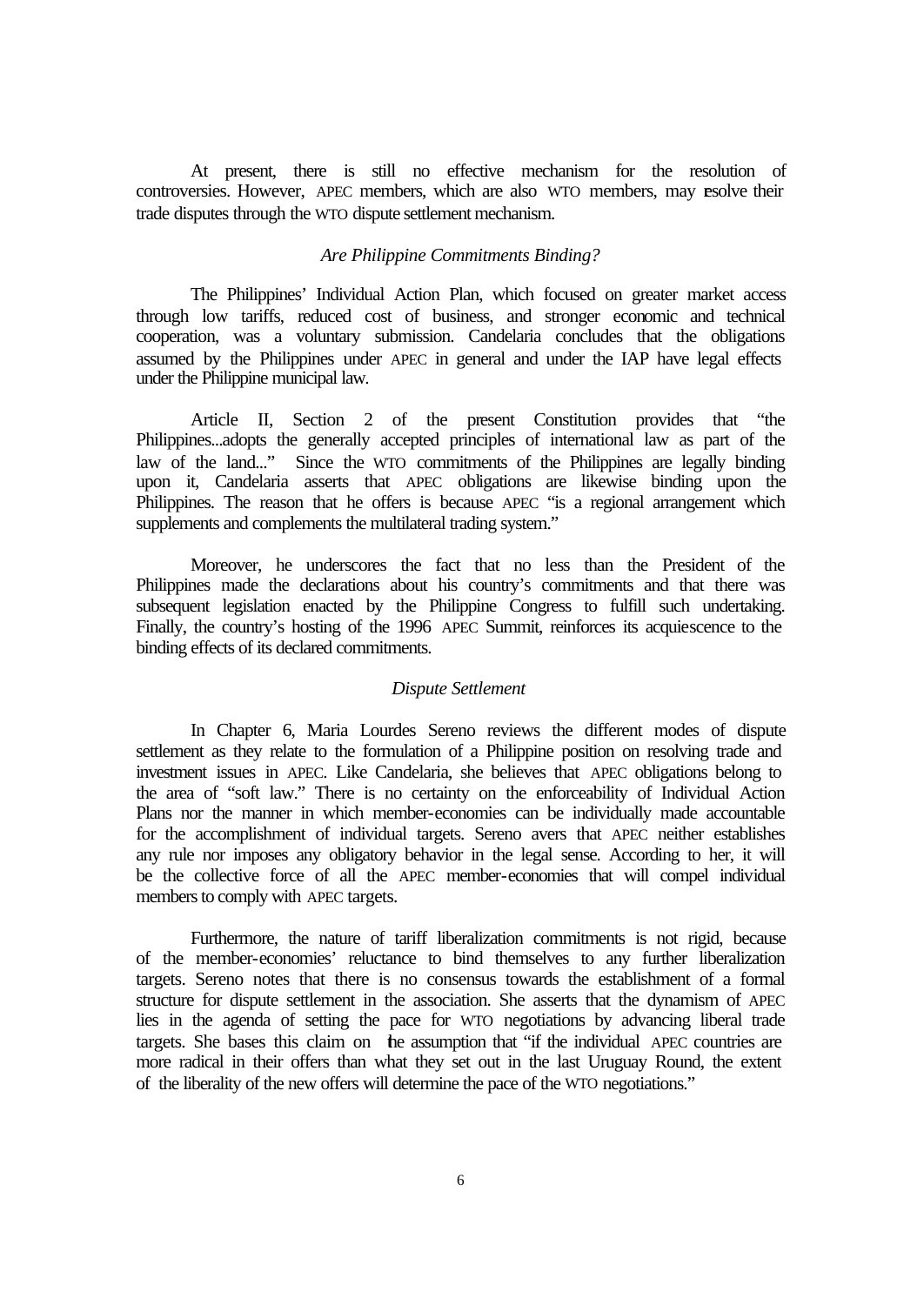According to Sereno, trade negotiations occur at three levels: (1) multilateral (through the World Trade Organization), (2) regional (APEC and ASEAN for our region), and (3) bilateral levels.

In the WTO, a solution that is mutually acceptable to the parties to a dispute is preferred. In the absence of a mutually agreed solution, the first objective is to secure the withdrawal of the measures taken by a member that impose the benefits of another member.

WTO mandates the Dispute Settlement Body to administer the rules and procedures that govern the settlement of disputes. In APEC, the Committee on Trade and Investment (CTI) created a sub-forum called the Dispute Mediation Experts Group (DMEG). Its work has been guided by the principle that dispute mediation should be without prejudice to rights and obligations under the WTO Agreement and other international agreements. It should also not duplicate or detract from WTO institutions and procedures.

Sereno concludes that APEC economies prefer to file complaints with the WTO if they believe there is a WTO-cognizable complaint. According to her, this attitude stems from their belief that more can be gained by resorting to the formal mechanisms of WTO than to risk the untested waters of the APEC. Member-economies belonging to the North American Free Trade Agreement (NAFTA) have adopted a judicialized system of dispute settlement.

## **CASE STUDY OF DOMESTIC COALITION-BUILDING**

#### *Interface between International and External Coalitions*

Chapter 6 deals with the political economy and political dynamics of APEC-related legislation. Etel Solingen, in her book, *Regional Orders at Century's Dawn* (1998), underscores the close relationship between international and domestic coalitions. They either reinforce or rival each other. International coalitions that are supported by domestic coalitions are likely to survive. On the other hand, "domestic politics are never removed from systemic incentives, and do respond to global constraints" (Solingen 1998: 54)."

Relevant to the development of APEC is Solingen's admonition that "the survival of internationalist coalition requires that the benefits from economic liberalization be broadened to include more than the concentrated interests that often sustain those coalitions initially (Ibid., p.58)." In order to reduce domestic opposition to liberalization, she suggests the provision of "resources, compensatory payments, export incentives, targeted (rather than general) subsidies, and training geared to improve relevant skills" (Ibid.).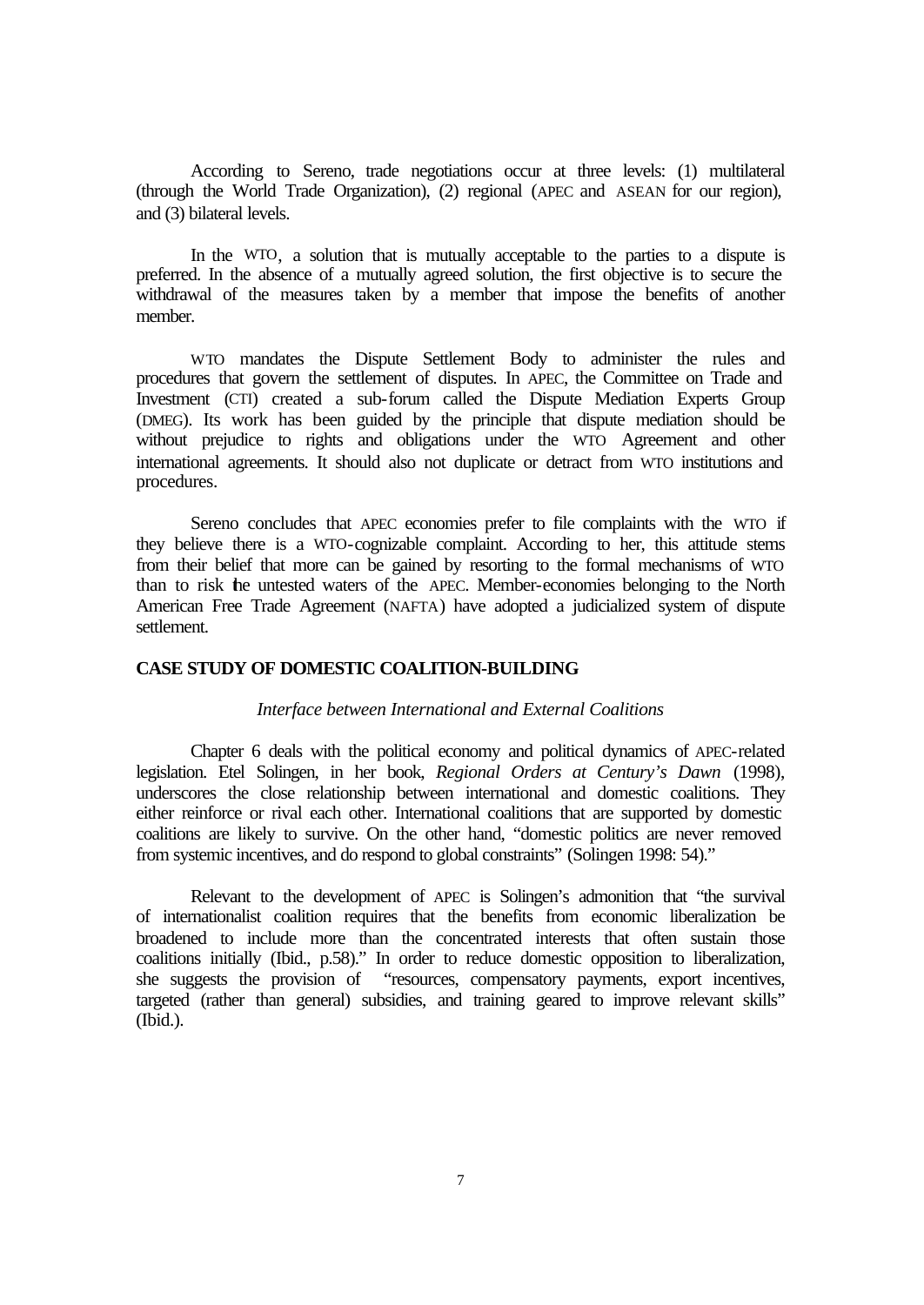## *Dynamics of APEC Legislation*

The paper on the political economy of Philippine APEC commitments by Wilfrido V. Villacorta, Tereso S. Tullao, Jr., and Angelo A. Unite in the chapter examines the politics of enacting new legislation required to fulfill the country's APEC commitments. It describes the process involved in the formulation and deliberation of proposed APECrelated legislation, identifies the players involved in this process, and examines the conflicts of interest encountered in ensuring the passage of such legislation.

In its Individual Action Plan, the Philippines committed itself to opening retail trade to foreign participation, and to reviewing restrictions and existing provisions on foreign equity participation in investment companies and foreign membership in the board of directors of investment and financing companies.

In the distribution services sector, the Retail Trade Nationalization Act was replaced by the Retail Trade Liberalization Act of 2000.

In the financial services, the country has committed itself to review existing restrictions on foreign equity participation, with a view to allowing a higher level of foreign participation, as well as those on foreign membership in the board of directors, and the existing law on investment companies for the purpose of including a provision specifically providing for a maximum of 100% allowable foreign equity participation as well as to review restrictions on foreign membership in the board of directors.

In agriculture, the Philippines pledged to continue to implement its Tariff Reform Program (TRP) of progressively reducing tariffs and move toward a uniform rate of protection across sectors for sensitive agricultural products (including rice) in the period of 1997-2004.

## *Political Contestation*

The study describes the debates among legislators and the lobbying among interest groups during the deliberations on the liberalization of the retails trade. It also examines the more recent legislation that amends the General Banking Act and the Investment Company Act, and institutes safety nets to complement the Agricultural Tarrification Act.

Identified as a major factor that delayed the passage of laws related to Philippine APEC commitments was the inadequacy of leadership in both the executive and legislative branches. Entrenched special interest groups and lobbies in the retail trade and agricultural sector as well as limited infrastructure for enabling industries to compete also posed obstacles to APEC-related legislation.

The study proposes the following: (a) capacity-building and competitiveenhancing measures that include the provisions of irrigation facilities and farm-to-market roads in the agricultural sector, as well as improvements in the quality of bureaucratic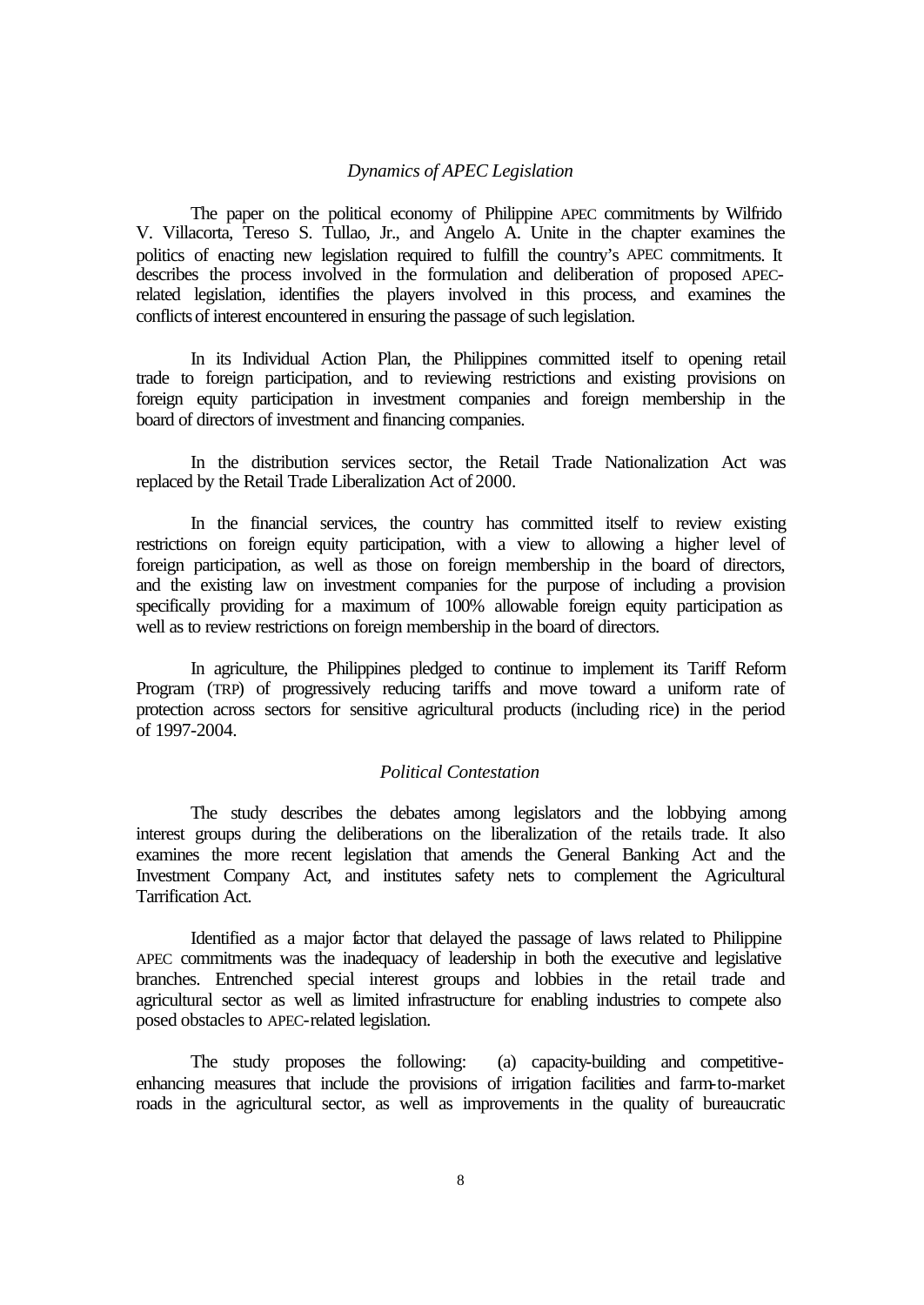service, and (b) greater coordination among the beneficiaries of liberalization. It is in the nature of the liberalization process that those who stand to gain from it are often the large, yet unorganized, majority while those who stand to be adversely affected are the small, yet disproportionately represented, minority. One way to promote consensusbuilding within Philippine society is for the government to undertake coalition-building efforts among those parties sympathetic to APEC commitments.

These coalition-building activities may consist of business forums, conferences, or media projects that will generate support for APEC policy. Such activities will eventually result in a more extensive democratization of economic activity.

#### **FUTURE DIRECTIONS FOR APEC**

All the articles have demonstrated that APEC is not a rule-making and ruleenforcing body. Because commitments are not legally binding treaties, their fulfillment heavily depends on the political will of member-economies. Such political will is manifested in forging consensus among government, industry and civil society. The legislative record of the Philippines has shown that it is one of the member-economies that have succeeded in domestic coalition-building to crystallize APEC commitments.

The APEC International Assessment Network (APIAN) provides a useful set of recommendations for deepening the institutional mechanisms of the association. Its first policy report stresses that "APEC will fall short of its goals if it does not find a better match between its aspirations and its institutional structures." Among its recommendations are the following:

1. *Strengthening of the APEC Secretariat.* The APIAN Report proposes more inhouse capacity for the Secretariat so that it can monitor the implementation of APEC initiatives. This entails the creation of longer term professional positions and the designation of a Secretary General with a multi-year term of office.

2. *Deepening of APEC ties with other international and regional organizations, such as the WTO*. The APIAN report encourages ECOTECH to seek support from multilateral development banks that share APEC objectives. It calls for regular consultation with other regional trade arrangements, in order to ensure that their gains in liberalization are nested under APEC.

3. *Integration of Ministries of Finance into the APEC process.* This proposal underscores that the post-financial crisis agenda demands the effective integration of finance and development by APEC.

4. *Strengthening of partnerships with outside groups.* The APIAN study found that strong business and civil society participation contributes to successful implementation of APEC initiatives. The Report recommends that the business and NGOs be involved in all stages of the project cycle (APIAN, 2000).

The APIAN Proposals are shared by Vinod Aggarwal and Charles Morrison in their joint paper on "APEC as an International Institution" (1999). Noting that the association is experiencing "some institutional disarray," they propose that the APEC Secretariat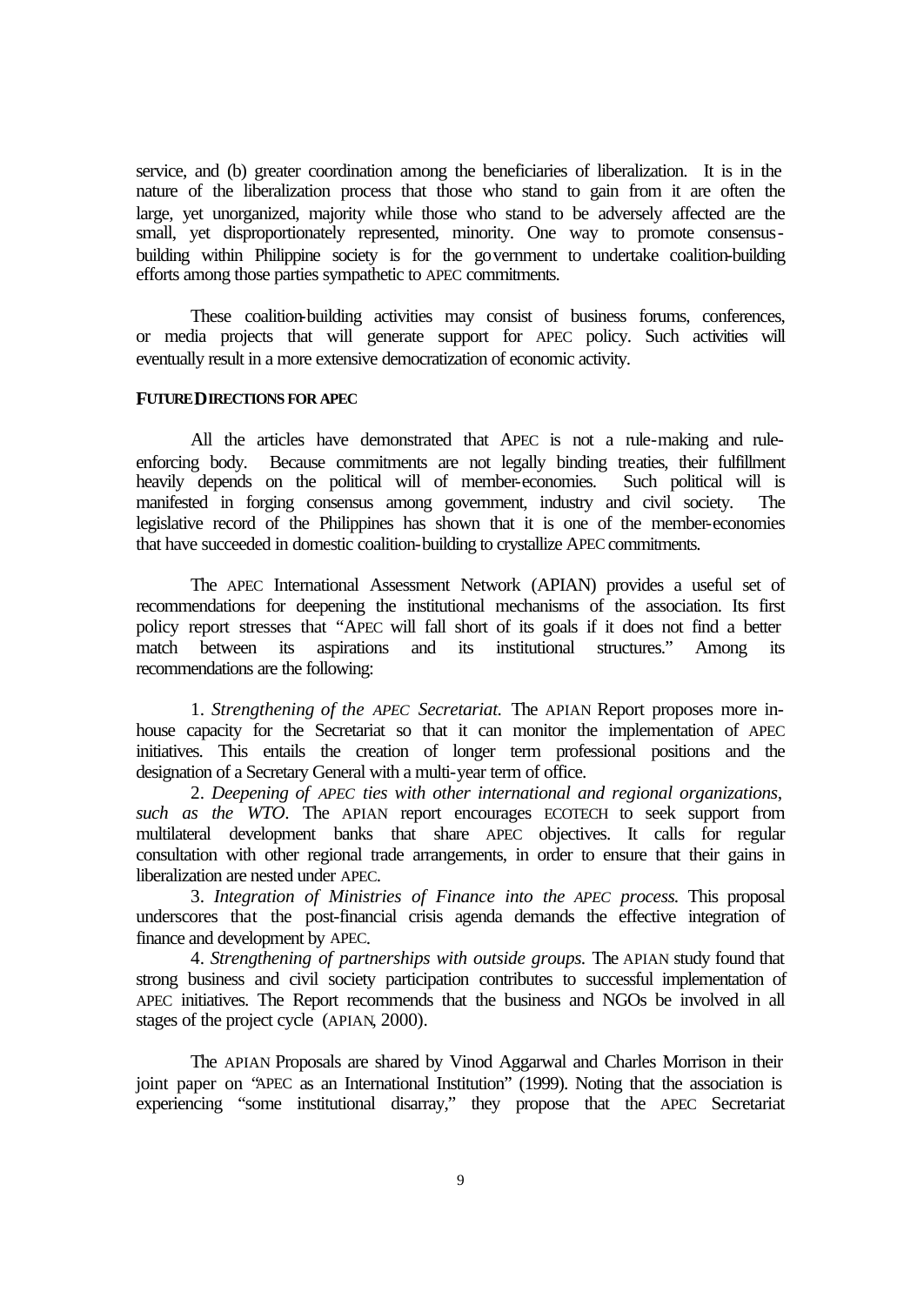improve its in-house analytical capabilities to help APEC leaders set priorities and realistic targets. They observed that the Economic Leaders' Meetings "reflect the more personalistic rather than the institutionalized nature of the APEC process." Nonetheless, these meetings are a significant element of the association and must continue in order to facilitate the processes of APEC cooperation. They stressed that such meetings should "be perceived as valuable within national governments and taken seriously by heads of state" (Aggarwal and Morrison, 1999).

These recommendations must be given immediate consideration, as the noneconomic raison d'etre of APEC assumes more importance in the coming years. Ponciano Intal, Jr. and Myrna Austria call for giving due attention to the overriding non-economic objectives:

"As tariffs and non-tariff barriers are progressively reduced to near zero, the marginal social benefit of trade liberalization is likely to be small while the social costs of dislocation and adjustment could be substantial. Thus, the complete opening up of an economy to intra-regional competition is likely to be politically acceptable domestically only if there are overriding non-economic objectives to regional integration" (Intal and Austria, 1999).

In the 8<sup>th</sup> APEC Economic Leaders' Summit held in Bandar Seri Begawan, Brunei in November, 2000, the institutional and non-economic concerns of APEC were not fully addressed. The economic leaders simply noted the importance their finance ministries placed on building capacity in the areas of social safety nets, structural adjustments, good governance, and institutional frameworks for the financial and corporate sectors.

In their declaration, they also affirmed that "APEC must be a process which is open and transparent and which draws on the talents and creativity of our people." They strongly encourage that APEC's engagement and outreach to civil communities be continued and that the association "seek to develop partnerships with groups which share, and will add impetus, to our goals."

The future summits of APEC for 2001-2004 will be held in China, Mexico, Thailand and Chile respectively -- all developing economies. Every host-country injects its priorities and orientation to the summit. It is hoped that the forthcoming summits will yield more substantial decisions that will strengthen the institutional capacity of APEC, so that its members will have greater sense of community and the association will have a more significant voice in the global economic relations.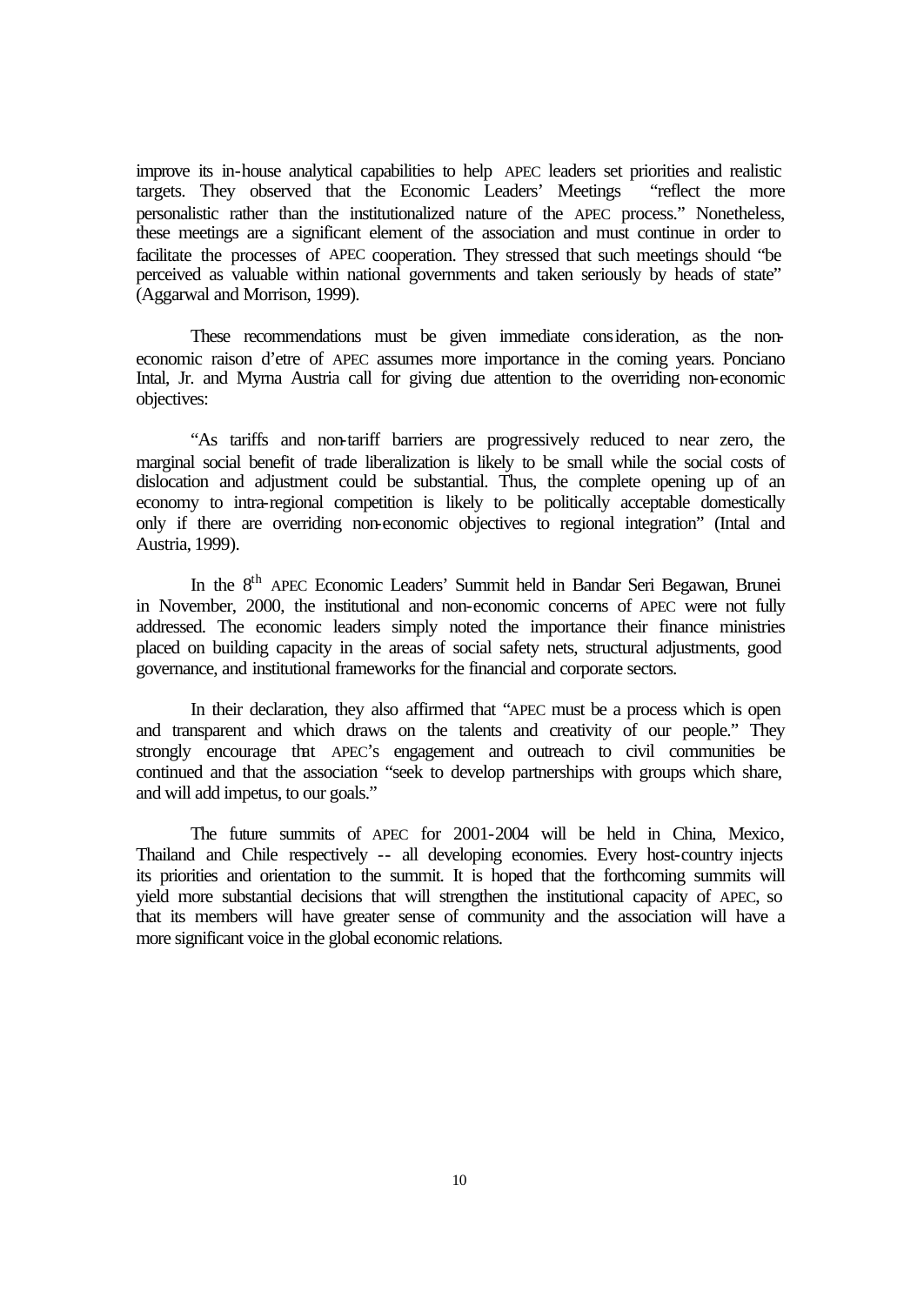#### **Bibliography**

- Aggarwal, V. 1994. "Comparing Regional Cooperation Efforts in the Asia-Pacific and North America." In *Pacific Cooperation: Building Economic and Security Regimes in the Asia Pacific Region,* edited by A. Mack and J. Ravenhill. St. Leonards, Australia: Allen and Unwin.
	- \_\_\_\_\_\_\_\_\_\_\_\_\_. 1998. Analyzing Institutional Transformation in the Asia Pacific. In *Asia-Pacific Crossroads: Regime Creation and the Future of APEC,* edited by V. Aggarwal and C. Morrison. London: Macmillan Press.
	- \_\_\_\_\_\_\_\_\_\_\_\_\_. and C. Morrison. 1999. APEC as an International Institution. Paper presented at the  $25<sup>th</sup>$  Pacific Trade and Development Conference, sponsored by the Japan Foundation Center for Global Partnership and the Kansai Economic Research Center. July.
	- \_\_\_\_\_\_\_\_\_\_\_\_\_, (eds.). 1998. *Asia-Pacific Crossroads: Regime Creation and the Future of APEC.* London: Macmillan Press.
- APEC International Assessment Network (APIAN). 2000. *Learning from Experience: The First APIAN Policy Report, November 2000*. Singapore APEC Study Center, Institute of Southeast Asian Studies.
- Aranal-Sereno, M.L. and J.S. Santiago, (eds.). 1997. *The ASEAN: Thirty Years and Beyond.* Quezon City: Institute of International Legal Studies, University of the Philippines.
- Bergsten, C. F. 1997. Open Regionalism. *International Studies Review* 1(1).
- Drysdale, P., A. Elek and H. Soesastro. 1998. Open Regionalism: The Nature of Asia Pacific Integration. In *Europe, East Asia: A Shared Global Agenda,* edited by P. Drysdale and D. Vines. Cambridge: Cambridge University Press.
- Elek, A. 1993. APEC Beyond Bogor: An Open Economic Association in the Asian-Pacific Region. *Asian-Pacific Economic Literature* 9 (1).
- Funabashi, Y. 1995. *Asia-Pacific Fusion: Japan's Role in APEC.* Washington: Institute of International Economics.
- Haas, M. 1992. Epistemic Communities and International Policy Coordination. *International Organization* 46 (1).
- Higgot, R. 1998. The International Political Economy of Regionalism: The Asia Pacific and Europe Compared. In *Regionalism and Global Economic Integration:*